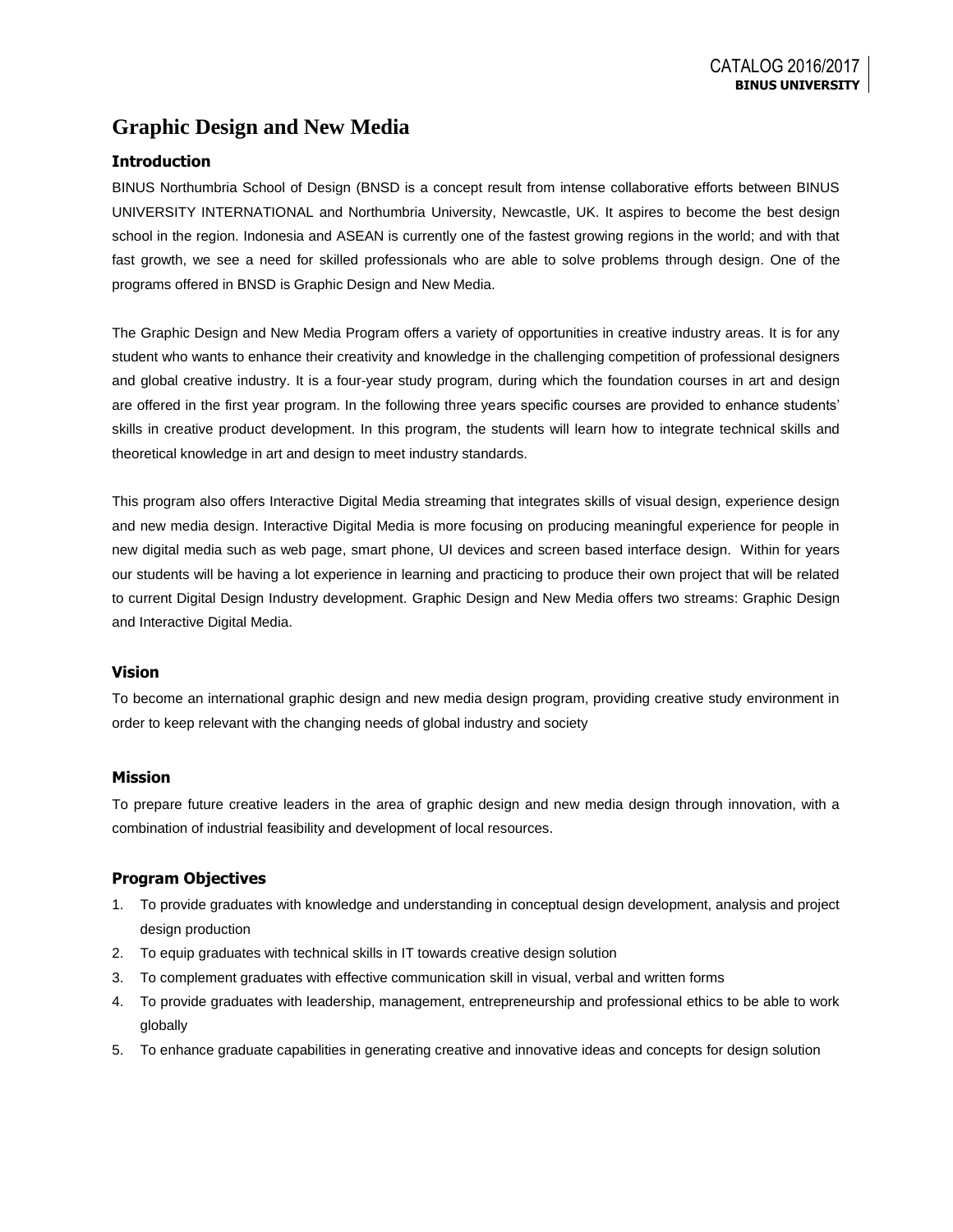# **Student Outcomes**

Upon successful completion of this 4-year program, students are expected to be able to :

- 1. Identify and explain fundamental principles/theories, techniques, and history of visual design
- 2. Apply design knowledge and build visual prototype as a problem-solving
- 3. Analyze and criticize aesthetic, technical and conceptual aspects and quality of visual design
- 4. Integrate visual elements into design applications
- 5. Apply effective IT knowledge to support design production
- 6. Utilize appropriate IT applications in the development of design project
- 7. Display effective visual language to solve design problem.
- 8. Display effective written and verbal communication skills with a range of audience
- 9. Apply professional, ethical and social responsibilities in design production
- 10. Apply basic leadership, entrepreneurship, and project management skills in design development
- 11. Apply current techniques, skills and tools in visual design in order to produce creative and innovative design solutions
- 12. Apply creative thinking in producing innovative design solution

# **Prospective Career of the Graduate**

- 1. Graphic Designer
- 2. Publication Design
- 3. Branding Consultant
- 4. Illustrator
- 5. Photographer
- 6. Web Designer
- 7. Television and Broadcast Studio
- 8. Corporate & Retail Industry
- 9. Government Institutions
- 10. Multimedia Designer
- 11. Motion Designer
- 12. Game Designer
- 13. UI/UX Designer
- 14. Game Artist

# **Award/Degree**

 Sarjana Seni from BINUS University with a Bachelor of Arts (Honours) from Northumbria University at New Castle, England.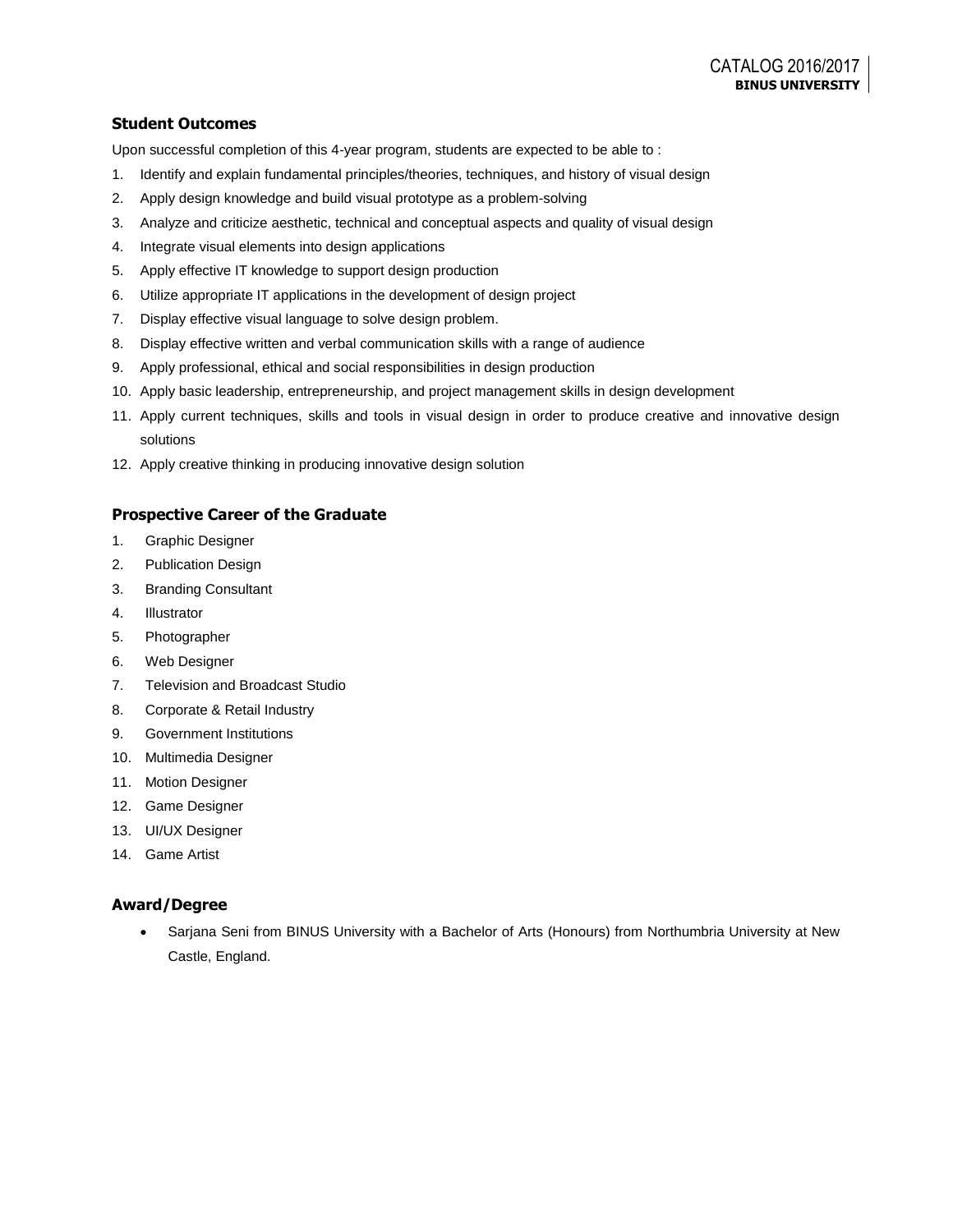# **Major and Streaming**

| <b>Streaming</b>                          | <b>Degree</b> |              |               | <b>Partner</b>     |             |
|-------------------------------------------|---------------|--------------|---------------|--------------------|-------------|
|                                           | <b>Single</b> | <b>Title</b> | <b>Double</b> | <b>Title</b>       |             |
| Graphic Design (3+1 NU)                   |               |              | $\sqrt{ }$    | S.Sn. & BA (Hons). | Northumbria |
| Interactive Digital Media (3+1 NU)        |               |              | $\sqrt{ }$    | S.Sn. & BA (Hons). | Northumbria |
| Graphic Design (Dual Award)               |               |              | $\sqrt{}$     | S.Sn. & BA (Hons). | Northumbria |
| Interactive Digital Media (Dual<br>Award) |               |              | V             | S.Sn. & BA (Hons). | Northumbria |

*Title: S.Sn (Sarjana Seni)*

*BA (Bachelor of Arts (Honours))*

#### *Graphic Design (3+1 NU)& Interactive Digital Media (3+1 NU)*

In cooperation with Northumbria University, this program is designed to provide students with knowledge and practical skills to solve real world problems using design techniques. The students have the opportunity to broaden their horizons and experience by studying abroad at Northumbria University in UK on their last year of study. The students who take this program will receive both Sarjana and Bachelor of Arts degree upon completing their study. Both Graphic Design and Interactive Digital Media Stream will undertake a Graphic Design Major in Northumbria University.

#### *Graphic Design (Dual Award) & Interactive Digital Media (Dual Award)*

In cooperation with Northumbria University, this program provides students with knowledge, practical and creative skills in graphic design and/or interactive media. Students who would like to pursue careers in the rapidly expanding design culture are ideal for this program.

# **Study Completion Requirements**

#### *Major in Graphic Design and New Media*

To complete a major in Graphic Design and New Media at BINUS NORTHUMBRIA SCHOOL OF DESIGN, students must complete a minimum of 146 SCUs of academic credit.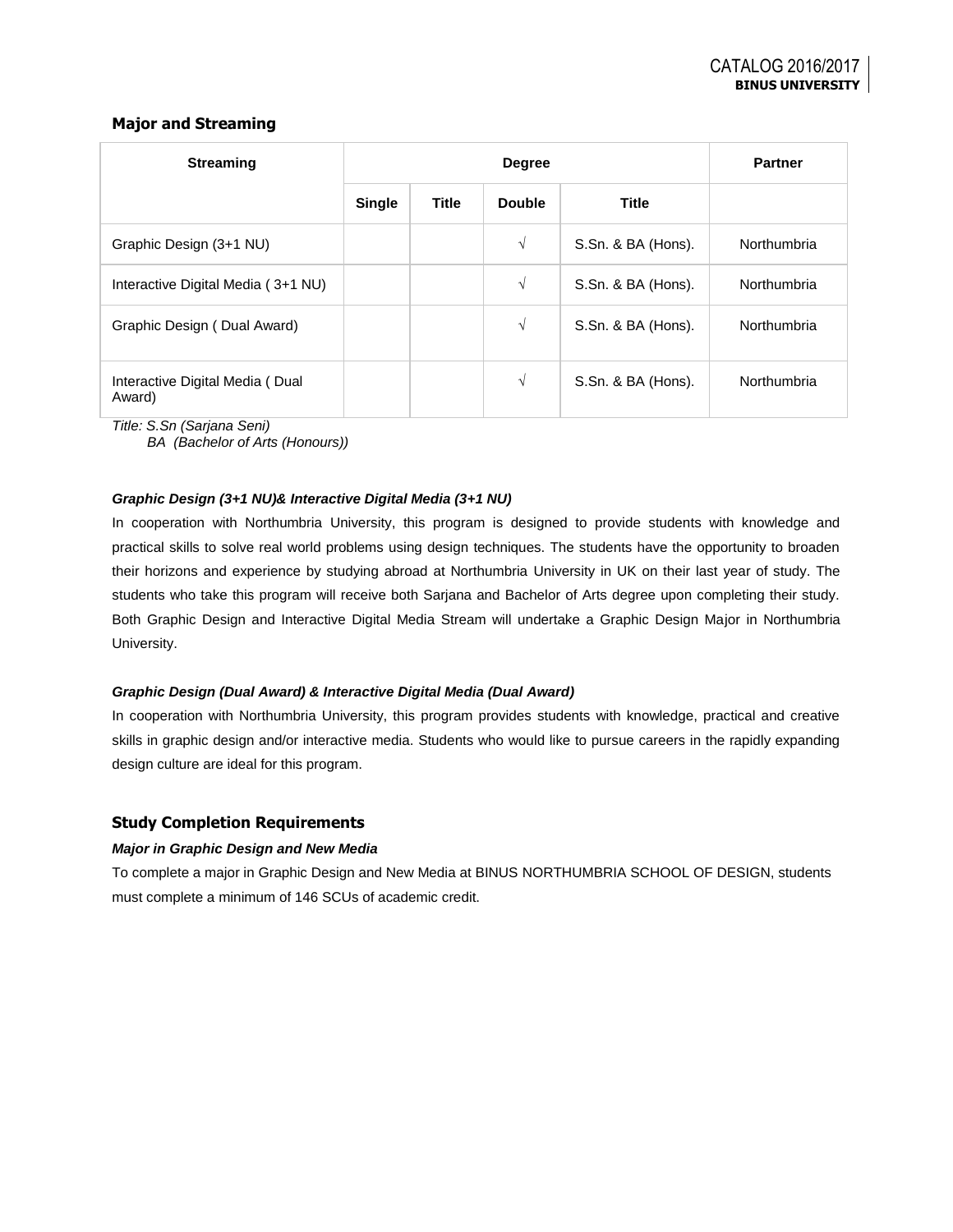| Sem            | Code                                        | <b>Course Name</b>                          | SCU            | <b>Total</b> |  |  |
|----------------|---------------------------------------------|---------------------------------------------|----------------|--------------|--|--|
| 1              | <b>ENGL6171</b>                             | Academic English I                          | 3              |              |  |  |
|                | <b>DSGN6101</b>                             | Design and Materials                        | 4              |              |  |  |
|                | <b>DSGN7324</b>                             | Computer Graphic I                          | 3              |              |  |  |
|                | <b>DSGN6166</b>                             | <b>Eastern Art Review</b>                   | 3              | 20           |  |  |
|                | <b>DSGN6099</b>                             | Drawing I                                   | 3              |              |  |  |
|                | <b>DSGN6098</b>                             | <b>Color Theory</b>                         | $\overline{4}$ |              |  |  |
|                | <b>ENGL6172</b>                             | Academic English II                         | 3              |              |  |  |
|                | <b>DSGN6165</b>                             | <b>Western Art Review</b>                   | $\overline{c}$ |              |  |  |
|                | <b>DSGN6390</b>                             | Fundamental Principles of Design            | 4              |              |  |  |
| $\overline{2}$ | <b>DSGN6100</b>                             | Drawing II                                  | 3              | 20           |  |  |
|                | <b>DSGN6104</b>                             | Typography I                                | 3              |              |  |  |
|                | <b>DSGN7132</b>                             | Photography I                               | 3              |              |  |  |
|                | CHAR6013                                    | Character Building: Pancasila               | 2              |              |  |  |
|                |                                             | <b>Streaming: Graphic Design</b>            |                |              |  |  |
|                | <b>DSGN6391</b>                             | Design Studies I                            | 9              |              |  |  |
|                | CHAR6014                                    | Character Building: Kewarganegaraan         | $\overline{c}$ | 21           |  |  |
|                | <b>DSGN7326</b>                             | <b>Illustration Design</b>                  | 3              |              |  |  |
|                | <b>DSGN6548</b>                             | Typography II                               | 3              |              |  |  |
|                | <b>DSGN7133</b>                             | Photography II                              | 3              |              |  |  |
|                | <b>LANG6061</b>                             | Indonesian                                  | 1              |              |  |  |
| 3              | <b>Streaming: Interactive Digital Media</b> |                                             |                |              |  |  |
|                | <b>DSGN6394</b>                             | Interactive Design Studies I                | 9              |              |  |  |
|                | CHAR6014                                    | Character Building: Kewarganegaraan         | 2              | 21           |  |  |
|                | <b>DSGN7326</b>                             | <b>Illustration Design</b>                  | 3              |              |  |  |
|                | <b>DSGN6549</b>                             | Screen Design Development I                 | 3              |              |  |  |
|                | <b>DSGN7133</b>                             | Photography II                              | 3              |              |  |  |
|                | <b>LANG6061</b>                             | Indonesian                                  | 1              |              |  |  |
|                |                                             | <b>Streaming: Graphic Design</b>            |                |              |  |  |
|                | <b>DSGN6392</b>                             | Design Studies II                           | 9              |              |  |  |
|                | CHAR6015                                    | Character Building: Agama                   | 2              |              |  |  |
|                | <b>DSGN6312</b>                             | Multimedia I                                | 4              | 23           |  |  |
|                | <b>DSGN6293</b>                             | Audio Visual I                              | $\overline{c}$ |              |  |  |
|                | <b>DSGN6323</b>                             | Typography III                              | 4              |              |  |  |
| 4              | <b>DSGN6287</b>                             | Visual Communication Design Reviews         | $\overline{c}$ |              |  |  |
|                |                                             | <b>Streaming: Interactive Digital Media</b> |                |              |  |  |
|                | <b>DSGN6395</b>                             | Interactive Design Studies II<br>9          |                |              |  |  |
|                | CHAR6015                                    | Character Building: Agama                   | $\overline{c}$ |              |  |  |
|                | <b>DSGN6230</b>                             | Animation Studio I                          | 3              | 22           |  |  |
|                | <b>DSGN6293</b>                             | Audio Visual I                              | $\overline{c}$ |              |  |  |
|                | <b>DSGN6190</b>                             | Screen Design Development II                | 4              |              |  |  |
|                | <b>DSGN6287</b>                             | Visual Communication Design Reviews         | 2              |              |  |  |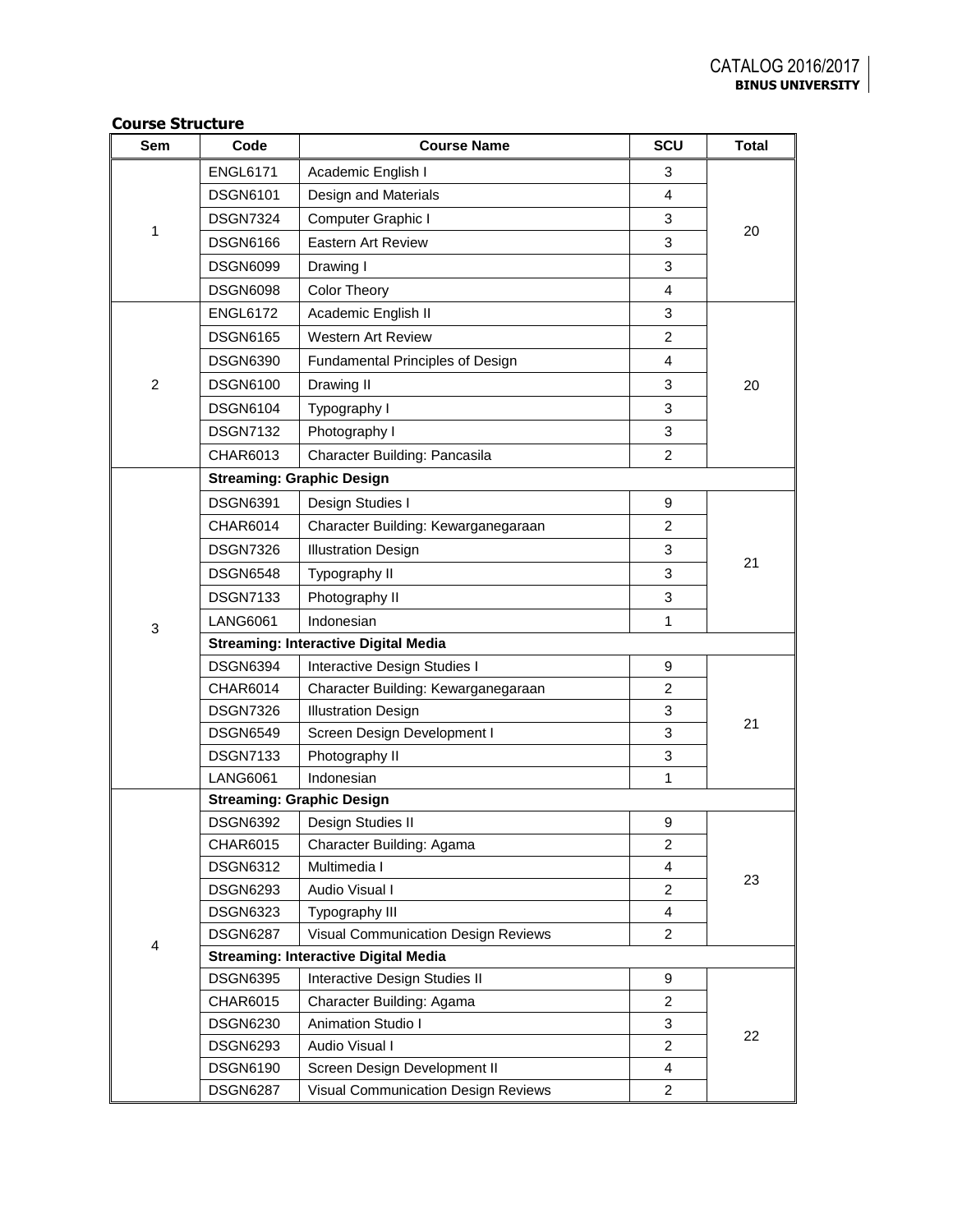| Sem                 | Code                                        | <b>Course Name</b>                          | SCU                         | <b>Total</b> |  |  |  |
|---------------------|---------------------------------------------|---------------------------------------------|-----------------------------|--------------|--|--|--|
|                     | <b>Streaming: Graphic Design</b>            |                                             |                             |              |  |  |  |
|                     | <b>DSGN6397</b>                             | 2D Animation Study                          | $\overline{4}$              |              |  |  |  |
|                     | <b>DSGN6393</b>                             | Design Studies III                          | 6                           |              |  |  |  |
|                     | <b>DSGN6398</b>                             | Design History Dissertation Research        | $\overline{2}$              | 15           |  |  |  |
|                     | <b>DSGN6550</b>                             | Audio Visual II                             | 3                           |              |  |  |  |
| 5                   |                                             | <b>Streaming: Interactive Digital Media</b> |                             |              |  |  |  |
|                     | <b>DSGN6292</b>                             | <b>Animation Studio II</b>                  | 4                           |              |  |  |  |
|                     | <b>DSGN6396</b>                             | Interactive Design Studies III              | 6                           |              |  |  |  |
|                     | <b>DSGN6398</b>                             | Design History Dissertation Research        | 2                           | 18           |  |  |  |
|                     | <b>DSGN6399</b>                             | Kinetic Typography                          | 3                           |              |  |  |  |
|                     | <b>DSGN6550</b>                             | Audio Visual II                             | 3                           |              |  |  |  |
|                     | <b>Streaming: Graphic Design</b>            |                                             |                             |              |  |  |  |
|                     | <b>DSGN6315</b>                             | Pre-Press and Printing                      | 3                           |              |  |  |  |
|                     | <b>DSGN6400</b>                             | <b>Digital Advertising</b>                  | $\overline{4}$              |              |  |  |  |
|                     | ARTS6015                                    | Aesthetics                                  | 2                           | 15           |  |  |  |
| 6<br>$\overline{7}$ | <b>DSGN6311</b>                             | Internship                                  | 6                           |              |  |  |  |
|                     | <b>Streaming: Interactive Digital Media</b> |                                             |                             |              |  |  |  |
|                     | <b>DSGN6319</b>                             | Sound Production                            | 3                           |              |  |  |  |
|                     | <b>DSGN6401</b>                             | <b>Experimental Design</b>                  | 2                           |              |  |  |  |
|                     | ARTS6015                                    | Aesthetics                                  | $\overline{2}$              | 13           |  |  |  |
|                     | <b>DSGN6311</b>                             | Internship                                  | 6                           |              |  |  |  |
|                     | <b>Enrichment Program I</b>                 |                                             | 16                          |              |  |  |  |
|                     | GLOB6206                                    | Global Design Perspectives*                 | $\Omega$                    | 16           |  |  |  |
|                     | <b>Enrichment Program II</b>                |                                             | 10                          |              |  |  |  |
| 8                   | GLOB6207                                    | Advanced Creative Practice*                 | $\Omega$                    | 16           |  |  |  |
|                     | <b>DSGN6562</b>                             | Graphic Design Final Project                | 6                           |              |  |  |  |
|                     |                                             |                                             | <b>TOTAL CREDIT 146 SCU</b> |              |  |  |  |

*\*) Student applied in Dual Awards Program is mandatory to take this course (Conducted by Northumbria Lecturers)*

**Enrichment Program I (7th Semester) &Enrichment Program II (8th Semester):**

-) *Student will take one of enrichment program tracks (off campus).*

# **Enrichment Track Scheme**

| <b>Track</b> | <b>Semester 7</b> |           |      |           | Semester 8 |       |  |           |           |  |           |       |
|--------------|-------------------|-----------|------|-----------|------------|-------|--|-----------|-----------|--|-----------|-------|
|              |                   | <b>RS</b> | ENTR | <b>CD</b> | SA         | Other |  | <b>RS</b> | ENTR   CD |  | <b>SA</b> | Other |
|              |                   |           |      |           |            |       |  |           |           |  |           |       |

Notes:<br>I

: Internship RS : Research

ENTR : Entrepreneurship

CD : Community Development

SA : Study Abroad

Other : Program's specific needs